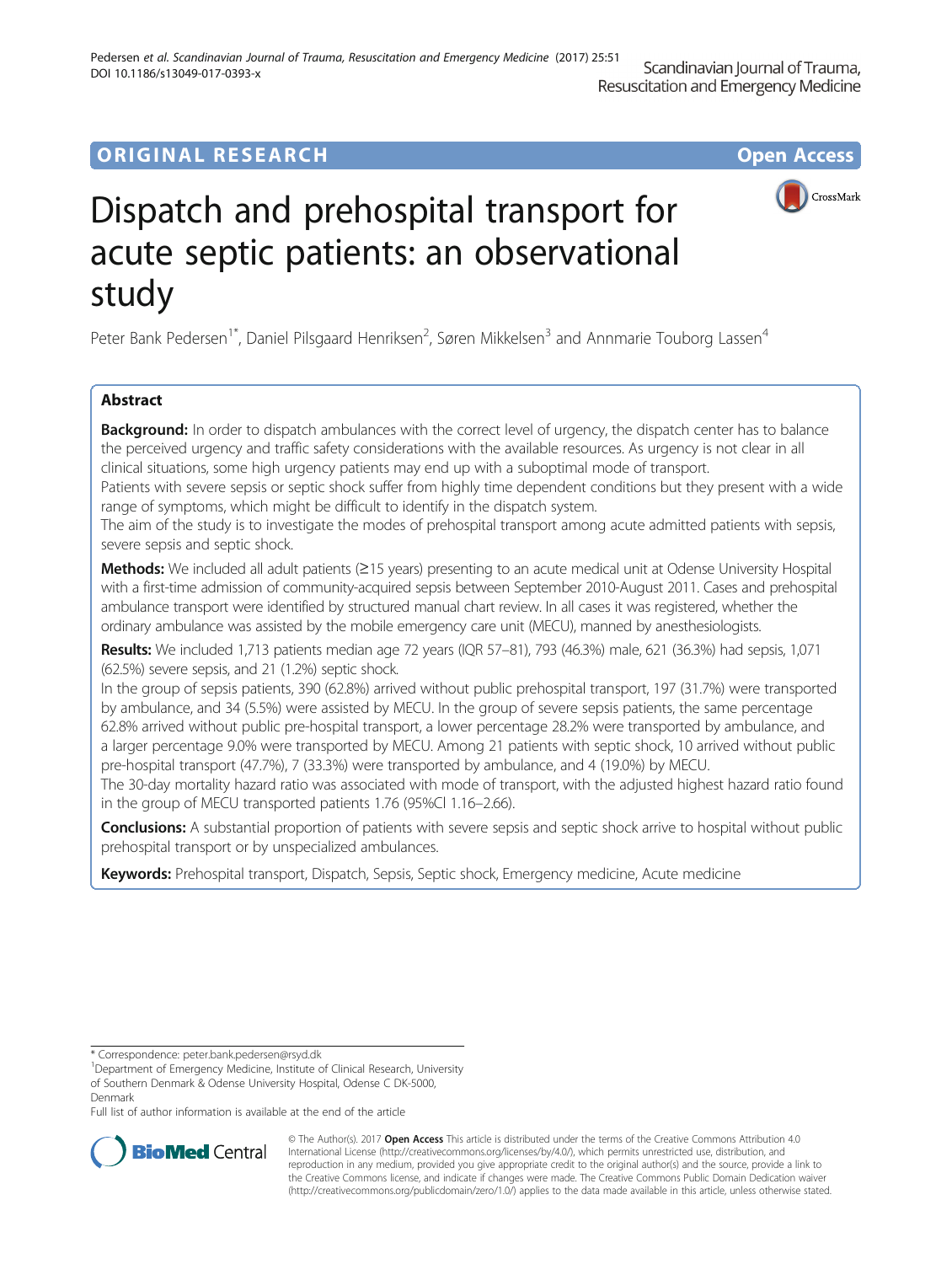## Background

Emergency medical dispatchers are gatekeepers for prehospital emergency care and receive calls from patients or bystanders [[1](#page-5-0)]. Optimal dispatch of prehospital patient transport is a balance between expected urgency, considerations pertaining to traffic safety and available resources. Patients need different levels of transport, from patients with life threatening conditions, which require immediate response by mobile emergency care units (MECU), to patients who attend the hospital without public prehospital transport. The response from the dispatch system is based at descriptions of symptoms and conditions, and aim to identify patients with an acute lifethreatening condition, who should receive a more rapid ambulance response, than patients with a non-acute condition [\[2](#page-6-0)]. The aim is that the correct mode of transportation is dispatched to all patients at all time [[3](#page-6-0)]. However, urgency is not clear in all clinical situations, and therefore some high urgency patients end up with a suboptimal mode of transport [\[4\]](#page-6-0).

Patients with severe sepsis, which is a life-threatening organ dysfunction caused by a dysregulated host response to infection, or septic shock, suffers a highly time dependent condition. [\[5](#page-6-0)–[7](#page-6-0)]. As septic patients present with a wide range of symptoms, it can be difficult to identify them in the dispatch as well as in the hospital system [[5](#page-6-0), [8](#page-6-0), [9](#page-6-0)].

The aim of the study is to present the mode of prehospital transport among acute admitted patients with sepsis, severe sepsis and septic shock. We hypothesized that mode of prehospital transport was independent of sepsis severity at arrival to hospital.

## **Methods**

This study is a hospital based observational study based on registration of all acute medical hospital contacts and MECU transports to the hospital in combination with chart reviews of all acute medical patients. All patients who arrived with sepsis, severe sepsis or septic shock were identified by post-hoc diagnosis. The identification methods have previously been described in details [\[10](#page-6-0)–[15\]](#page-6-0).

## Setting

The Danish healthcare system is tax-funded and provides free healthcare for all residents. Odense University Hospital serves as a primary hospital for a population of 290.000 persons.

The acute medical unit had all acute admitted medical patients, referred either from a primary care physician or from the open general emergency department. Exceptions were patients with suspected intracranial thrombosis or hemorrhage, with severe cardiac disease, in hemodialysis, patients in chemotherapy or radiation therapy, or women in active labour.

## Patients

We included all adult patients  $(\geq 15$  years) admitted to an acute medical unit at Odense University Hospital, Denmark, catchment area with maximum distance approximately 40 km, in a 1 year period from September 2010, to August 2011. All contacts were evaluated by a structured manual chart review of the electronic patient file. All patients with sepsis, severe sepsis and septic shock were identified based on predefined criteria of their symptoms at arrival, in combination with results of laboratory findings, cultures and other diagnostics within the first 48 h after arrival [[16\]](#page-6-0).

Patients with sepsis of any severity, who died in the open general ED, were included as well. Patients hospitalized up to 7 days before the current admission were not included to exclude possible hospital-acquired infection. Patients transferred from other hospitals, and patients residing outside the hospitals catchment area at the time of admission, were excluded [[10\]](#page-6-0).

Using the unique Danish personal identification number [[17](#page-6-0)], supplemental information was retrieved from the Civil Registration System in Denmark [[18](#page-6-0)] and The Danish National Patient Register [[19](#page-6-0)].

Type of prehospital transport was identified by electronic registration of all MECU transports and information linked at personal level by the unique personal identification number. Ambulance transports were registered by an identification paper, filled by the emergency medical technicians. In all cases where there was no identification of prehospital MECU or ambulance transport we performed a structured manual review of the electronic patient files, where we identified any copy of the ambulance file (optional to store) or other registrations regarding mode of transport.

## Definitions

Systemic inflammatory response syndrome (SIRS) definition: At least two of the following criteria: Temperature >38 °C or <36 °C, pulse >90 beats/min, respiratory rate >20 breaths/min or PaCO2 < 4,3kPa (<33 mmHg), leukocyte >12x10mia/L or <4x10mia/L. The vital signs used were baseline measurements.

Sepsis was SIRS plus a documented or suspected infection. Severe sepsis was sepsis and at least one organ dysfunction. Septic shock was the occurrence of sepsis plus a systolic blood pressure ≤ 90 mmHg and a lactate >4,0 mmol/L within 4 h after arrival to the hospital or the use of vasopressor agents within the first 24 h after arrival [[10](#page-6-0)].

## Analysis

Data were presented as proportions with 95% confidence intervals or median and interquartile range as appropriate.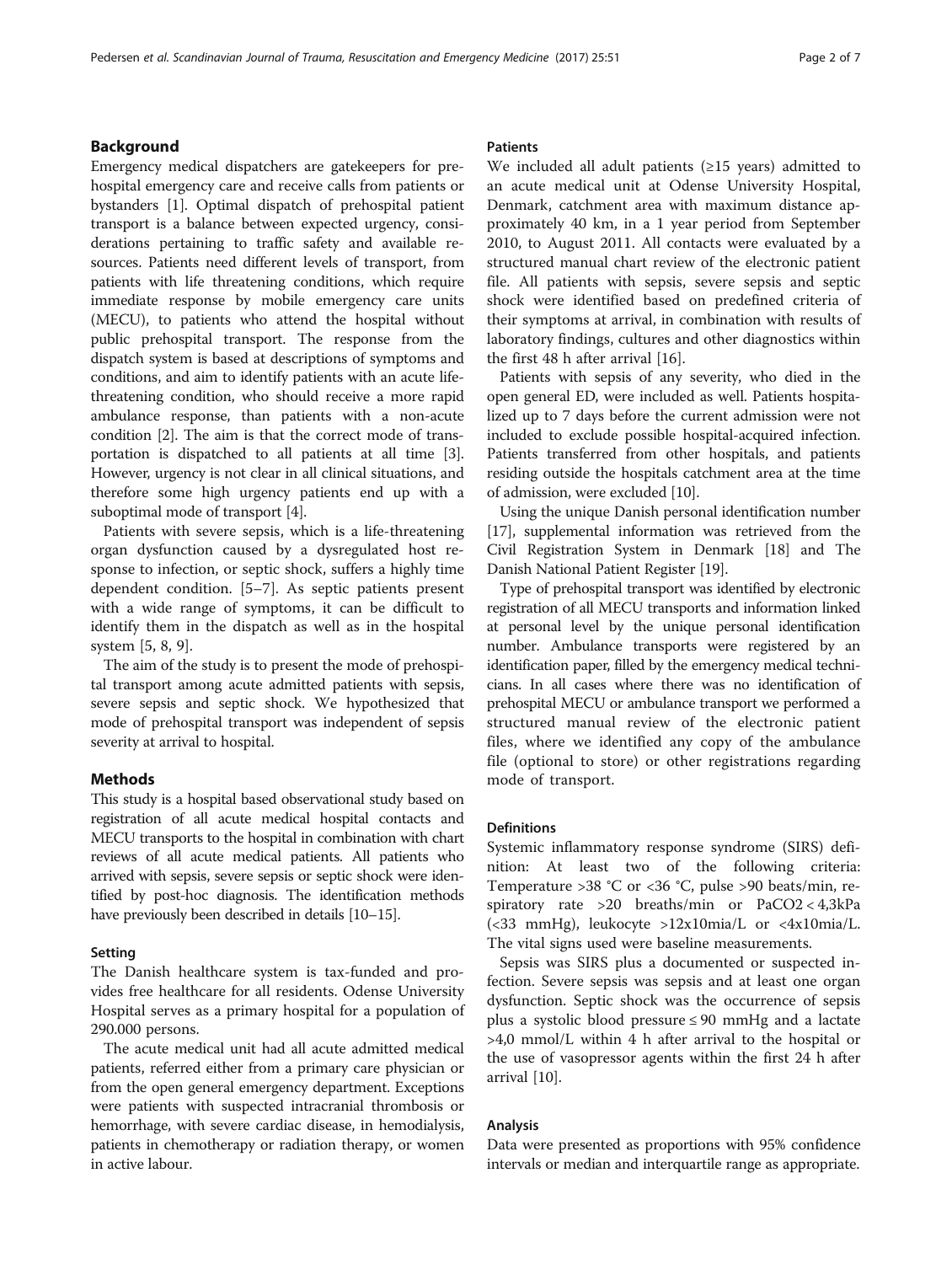Patients were included at their first visit with severe infection within the period. Patients were followed until death, emigration, or 30 days after admission, whichever came first.

We categorized patients into sepsis, severe sepsis or septic shock and categorized prehospital transport into MECU-assisted transportation or ordinary ambulance. If no prehospital mode of transport could be identified, we categorized the patients as attending the hospital without public prehospital transport.

With the aim to describe an alternative estimate of severity of disease and prehospital transport mode, we presented two Cox proportional hazard regression models where the outcome of interest was all-cause mortality within 30 days mode of transport. We presented two models: (i) A crude analysis, (ii) A multivariable analysis adjusted for age and gender, and a multivariable analysis adjusted for all of the remaining potential risk factors (fully adjusted model), dichotomous variables were set as 'not present' or 'within normal range' if missing. Statistical analyses were performed with Stata version 14.1 (Stata Corporation LP, TX). The reporting of this study conforms to the reporting of observational studies in epidemiology statement [[20\]](#page-6-0).

## Results

We included 1,713 patients with sepsis of any severity, 793 (46.3%) were male. The median age was 72 years (IQR 57-81). The predominant site of infection was the lower respiratory tract (62.9%), and the most prevalent site of organ failure was the lungs.

Among the 1,713 included patients with sepsis at any severity, 621 patients (36.3%) had sepsis, 1,071 patients (62.5%) severe sepsis, and 21 patients (1.2%) septic shock.

Patients who were transported by MECU more often had bacteremia, central nervous infection and central nervous system failure, metabolic failure or coagulation failure as site of organ failure (Table [1\)](#page-3-0).

We found that, in the group of patients with sepsis, 390 (62.8%, 95%CI 58.9–66.6%) arrived without public prehospital transport, 197 (31.7%, 95%CI 28.1–35.5%) were transported by ambulance, and 34 (5.5%, 95%CI 3.8–7.7%) were assisted by MECU. In the severe sepsis patients group, the same percentage 62.8% (95%CI 59.9– 65.7%) arrived without public pre-hospital transport, a lower percentage 28.2% (95%CI 25.5–31.0%) were transported by ambulance, and a larger percentage 9.0% (95%CI 7.3–10.8%) were transported by MECU compared to the sepsis group.

Among 21 patients with septic shock, 10 arrived without public pre-hospital transport (47.7%, 95%CI 59.9–65.7%), 7 (33.3%, 95%CI 14.6–57.0%) were transported by ambulance, and 4 (19.0%, 95%CI 5.4– 41.9%) by MECU (Fig. [1\)](#page-4-0).

For all 1,713 patients with sepsis at any severity, the 30-day mortality for patients arriving without public prehospital transport was 12.7%; arriving with ambulance 16% and assisted by MECU 20.9%. In the sepsis group, the 30-day mortality was 6.2, 5.6 and 8.8% in the group with severe sepsis 30-day mortality was 16.2, 23.2, and 22.9% and in the group of septic shock 30-day mortality was 50.0, 12.5, and 37.5%.

The 30-day mortality hazard ratio was associated with mode of transport, with the highest hazard ratio found in the group of MECU transported patients followed by the group of ambulance-transported patients, and the lowest hazard ratio were seen in the patients arriving without public prehospital transport (Table [2](#page-4-0)).

## **Discussion**

We found that, among patients with sepsis of any severity, 63% arrived without public prehospital transport, 29% by ambulance, while 8% were assisted by the MECU. We found no clear association between disease severity and mode of transport in the group of patients transported by ambulance, but the ratio of patients transported by MECU increased by disease severity, and the percentage of patients arriving without public prehospital transport decreased by disease severity (Fig. [1](#page-4-0)). Other studies have described prehospital transport of septic patients in which transportation was classified as Emergency Medical Service (EMS) or non-EMS. In accordance with this study, they found a high percentage of septic patients transported as non-EMS, 49–59% [[21](#page-6-0)–[23\]](#page-6-0). One study of severe septic patients classified 78% as EMS transported patients [[24\]](#page-6-0) in contrast to our findings where 37% were transported by Ambulance or MECU. Although, the Danish healthcare system is free, some patients bypass the dispatch system or public prehospital transport, and arrive on their own accord. In contrast to other diseases as trauma [\[25](#page-6-0)], cardiac arrest [\[26](#page-6-0), [27](#page-6-0)], acute myocardial infarction [\[28](#page-6-0)] and stroke [[29, 30](#page-6-0)], septic patients, to a lesser extent, arrived by public prehospital transport. In our study, part of the explanation for patients arriving without public pre-hospital transport could be the short distances with low traffic load.

Sepsis has not benefited from the same public focus, as stroke and acute coronary syndromes have [\[31](#page-6-0)], and this may explain why these patients are not, to a greater extent, aware of sepsis. Due to the often non-specific presentations of sepsis, it remains challenging. Although screening tools deriving from emergency medical systems data have been developed, these have yet to be incorporated into daily practice [\[32\]](#page-6-0). In one study, nonspecific diagnosis accounted for one-third of the patients transported by ambulance [[33](#page-6-0)], and the most frequent category were "unclear problems", when dispatchers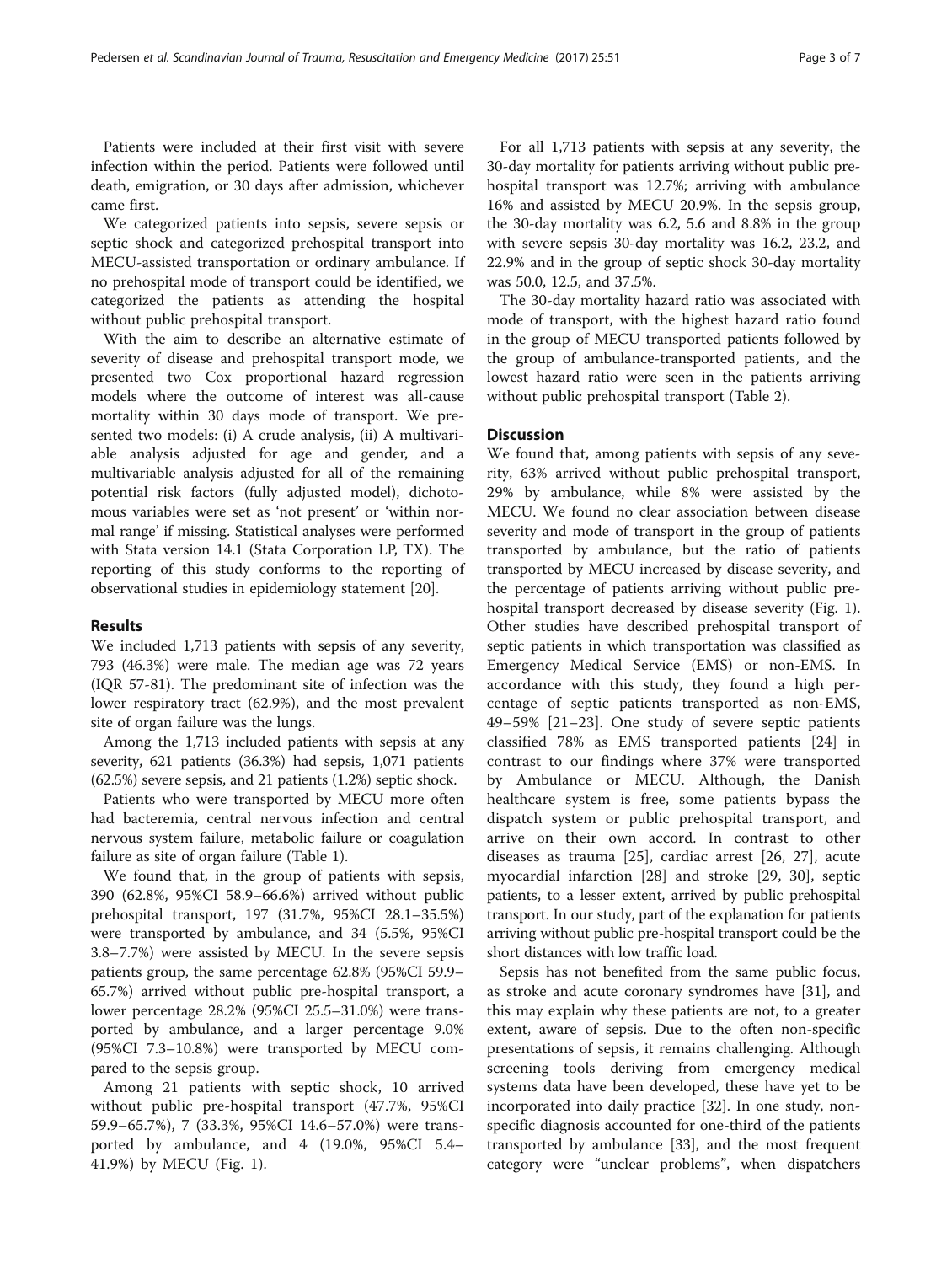<span id="page-3-0"></span>Table 1 Baseline characteristics of sepsis patients arriving without public prehospital transport, ambulance or MECU to an Acute Medical Unit in a 1-year period

| Mode of transport                          |                            | All<br>$\mathbb N$ | Without public<br>prehospital transport | Ambulance   | MECU        |
|--------------------------------------------|----------------------------|--------------------|-----------------------------------------|-------------|-------------|
| Sex                                        | Total                      | 1713               | $(n = 1,073)$                           | $(n = 506)$ | $(n = 134)$ |
|                                            | Female                     | 920                | 601 (56.0%)                             | 251 (49.6%) | 68 (50.7%)  |
|                                            | Male                       | 793                | 472 (44.0%)                             | 255 (50.4%) | 66 (49.3%)  |
| Age in age categories, years               | $15 - 39$                  | 633                | 437 (40.7%)                             | 153 (30.2%) | 43 (32.1%)  |
|                                            | $40 - 64$                  | 815                | 464 (43.2%)                             | 280 (55.3%) | 71 (53.0%)  |
|                                            | $65 - 84$                  | 265                | 172 (16.0%)                             | 73 (14.4%)  | 20 (14.9%)  |
| Charlson Comorbidity Index                 | 0                          | 570                | 394 (36.7%)                             | 140 (27.7%) | 36 (26.9%)  |
|                                            | 1                          | 415                | 240 (22.4%)                             | 136 (26.9%) | 39 (29.1%)  |
|                                            | >2                         | 728                | 439 (40.9%)                             | 230 (45.5%) | 59 (44.0%)  |
| Immunosuppression                          | No                         | 1362               | 863 (80.4%)                             | 400 (79.1%) | 99 (73.9%)  |
|                                            | Yes                        | 351                | 210 (19.6%)                             | 106 (20.9%) | 35 (26.1%)  |
| Sepsis severity                            | Sepsis                     | 621                | 390 (36.3%)                             | 197 (38.9%) | 34 (25.4%)  |
|                                            | Severe sepsis              | 1071               | 673 (62.7%)                             | 302 (59.7%) | 96 (71.6%)  |
|                                            | Septic shock               | 21                 | 10 (0.9%)                               | $7(1.4\%)$  | $4(3.0\%)$  |
| Bacteremia                                 | No                         | 1541               | 967 (90.1%)                             | 460 (90.9%) | 114 (85.1%) |
|                                            | Yes                        | 172                | 106 (9.9%)                              | 46 (9.1%)   | 20 (14.9%)  |
| Number of sources of infection per patient | 1                          | 1453               | 910 (84.8%)                             | 428 (84.6%) | 115 (85.8%) |
|                                            | $\overline{2}$             | 242                | 152 (14.2%)                             | 73 (14.4%)  | 17 (12.7%)  |
|                                            | 3                          | 18                 | 11 (1.0%)                               | $5(1.0\%)$  | 2(1.5%)     |
| Sites of infection                         | Lower respiratory tract    | 1077               | 636 (59.3%)                             | 339 (67.0%) | 102 (76.1%) |
|                                            | Urinary tract              | 415                | 273 (25.4%)                             | 113 (22.3%) | 29 (21.6%)  |
|                                            | Abdominal                  | 184                | 129 (12.0%)                             | 49 (9.7%)   | 6 (4.5%)    |
|                                            | Skin, muscles, bones       | 98                 | 78 (7.3%)                               | 17 (3.4%)   | 3(2.2%)     |
|                                            | Unknown without bacteremia | 75                 | 46 (4.3%)                               | 26 (5.1%)   | 3(2.2%)     |
|                                            | Viral/systemic             | 42                 | 31 (2.9%)                               | 11 (2.2%)   | $0(0.0\%)$  |
|                                            | Unknown with bacteremia    | 23                 | 11 (1.0%)                               | $8(1.6\%)$  | $4(3.0\%)$  |
|                                            | Central nervous system     | 18                 | $6(0.6\%)$                              | $7(1.4\%)$  | 5(3.7%)     |
|                                            | Cardiovascular             | 11                 | 7(0.7%)                                 | $4(0.8\%)$  | $0(0.0\%)$  |
| <b>SIRS</b>                                | Pulse rate                 | 1314               | 807 (75.2%)                             | 392 (77.5%) | 115 (85.8%) |
|                                            | Temperature                | 968                | 639 (59.6%)                             | 263 (52.0%) | 66 (49.3%)  |
|                                            | Respiratory rate           | 1071               | 631 (58.8%)                             | 343 (67.8%) | 97 (72.4%)  |
|                                            | Leucocyte count            | 1228               | 760 (70.8%)                             | 368 (72.7%) | 100 (74.6%) |
| SIRS positive criteria, N                  | 2                          | 815                | 523 (48.7%)                             | 240 (47.4%) | 52 (38.8%)  |
|                                            | 3                          | 641                | 409 (38.1%)                             | 178 (35.2%) | 54 (40.3%)  |
|                                            | 4                          | 257                | 141 (13.1%)                             | 88 (17.4%)  | 28 (20.9%)  |
| Site of organ failure                      | CNS                        | 333                | 166 (15.5%)                             | 116 (22.9%) | 51 (38.1%)  |
|                                            | Metabolic                  | 226                | 129 (12.0%)                             | 69 (13.6%)  | 28 (20.9%)  |
|                                            | Cardiovascular             | 100                | 58 (5.4%)                               | 33 (6.5%)   | 9(6.7%)     |
|                                            | Respiratory                | 709                | 471 (43.9%)                             | 194 (38.3%) | 44 (32.8%)  |
|                                            | Renal                      | 106                | 67 (6.2%)                               | 31 (6.1%)   | 8 (6.0%)    |
|                                            | Hepatic                    | 55                 | 40 (3.7%)                               | 12 (2.4%)   | 3(2.2%)     |
|                                            | Coagulation                | 209                | 130 (12.1%)                             | 55 (10.9%)  | 24 (17.9%)  |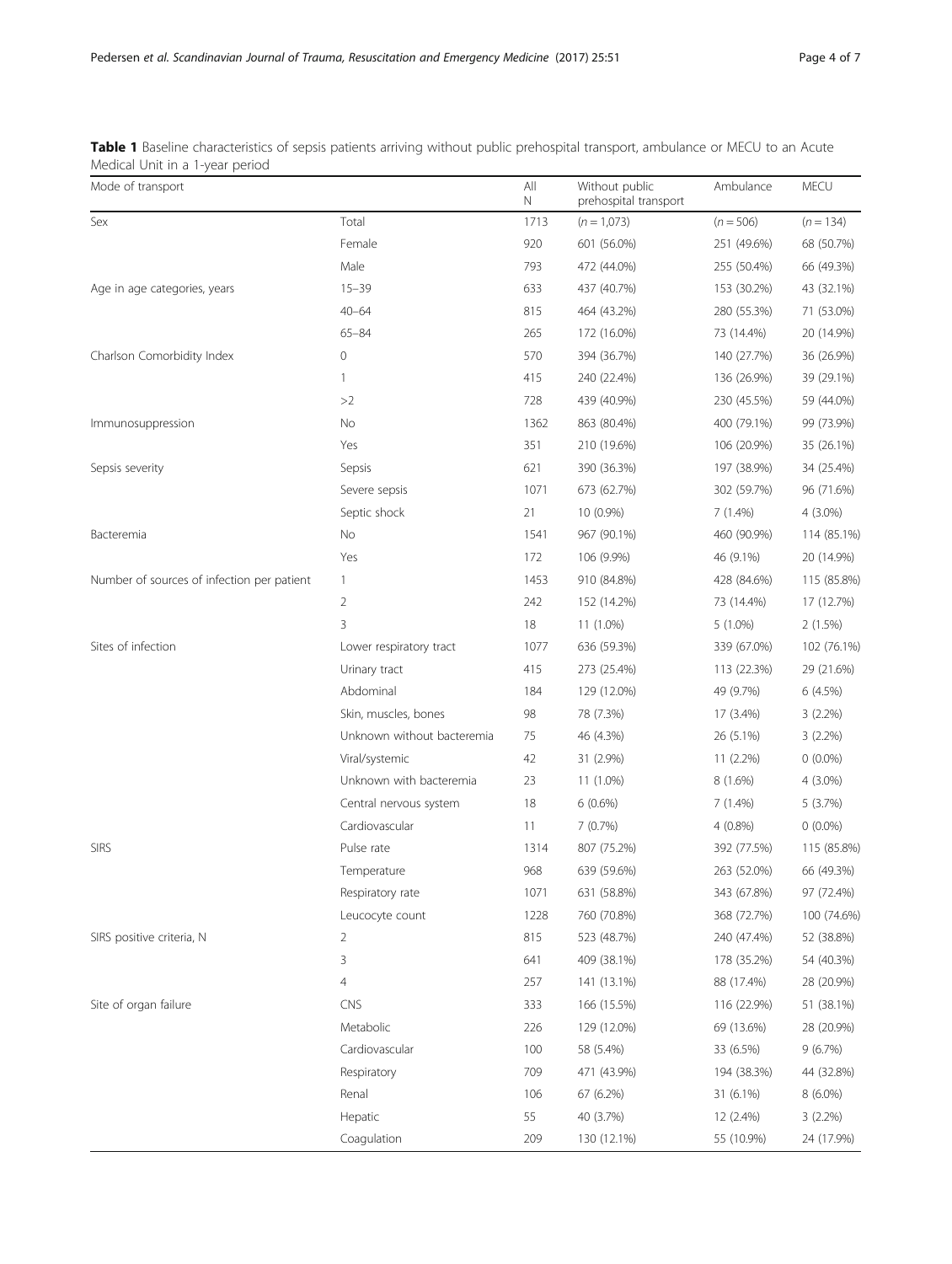<span id="page-4-0"></span>

assigned a high priority level [\[1](#page-5-0)]. One study describing the presentations of sepsis found primarily: Deterioration, physical signs and symptoms and difficulties establishing satisfactory contact with the patient [\[4](#page-6-0)]. Septic patients presenting with decreased general condition had less favorable outcome [[34\]](#page-6-0), and the risk of having an EMS dispatched as low priority doubled

among patients with non-specific complaints [\[35](#page-6-0)]. Furthermore patients with decreased general condition in the emergency department, had a four-fold risk of suffering an in-hospital death [\[36](#page-6-0)]. To what extent sepsis patients were categorized by the dispatch center as having unclear problems, or presented with decreased general condition, were not part of our study. While

Table 2 Thirty-day mortality and Hazard-Ratio for sepsis patients arriving without public prehospital transport, ambulance or MECU to an Acute Medical Unit

|                                      | $\mathbb N$ | 30-day mortality | Crude HR            | Adjusted HR<br>(gender and age) | Adjusted HR<br>(all variables) |
|--------------------------------------|-------------|------------------|---------------------|---------------------------------|--------------------------------|
| Gender                               |             |                  |                     |                                 |                                |
| Female                               | 920         | 132 (14.3%)      | 1.00 (Ref.)         | 1.00 (Ref.)                     | 1.00 (Ref.)                    |
| Male                                 | 793         | 113 (14.2%)      | $0.99(0.77 - 1.28)$ | 1.02 (0.79-1.31)                | $0.96(0.74 - 1.23)$            |
| Age                                  |             |                  | $1.05(1.04 - 1.06)$ | $1.05(1.04 - 1.06)$             | $1.04(1.03 - 1.06)$            |
| Charlson Comorbidity Index           |             |                  |                     |                                 |                                |
| $\circ$                              | 570         | 56 (9.8%)        | 1.00 (Ref.)         | 1.00 (Ref.)                     | 1.00 (Ref.)                    |
| $1 - 2$                              | 415         | 47 (11.3%)       | $1.15(0.78 - 1.70)$ | $0.76$ $(0.51 - 1.12)$          | $0.79(0.53 - 1.17)$            |
| >2                                   | 728         | 142 (19.5%)      | $2.08(1.52 - 2.83)$ | $1.23(0.90 - 1.68)$             | $1.26(0.92 - 1.73)$            |
| No. organ dysfunct. per patient      |             |                  |                     |                                 |                                |
|                                      | 621         | 38 (6.1%)        |                     |                                 |                                |
| 2                                    | 651         | 79 (12.1%)       | $4.46(3.01 - 6.60)$ | 3.34 (2.25-4.96)                | $3.18(1.23 - 8.22)$            |
| $3+$                                 | 300         | 73 (24.3%)       | 7.14 (4.49-11.34)   | $5.03(3.16 - 8.02)$             | 4.88 (1.90-12.50)              |
| Arrival category                     |             |                  |                     |                                 |                                |
| Without public prehospital transport | 1,073       | 136 (12.7%)      | 1.00 (Ref.)         | 1.00 (Ref.)                     | 1.00 (Ref.)                    |
| Ambulance                            | 506         | 81 (16.0%)       | $1.30(0.98 - 1.71)$ | $1.23(0.93 - 1.62)$             | 1.30 (0.98-1.71)               |
| <b>MECU</b>                          | 134         | 28 (20.9%)       | $1.76(1.17 - 2.65)$ | $1.70(1.13 - 2.55)$             | $1.76(1.16 - 2.66)$            |
| Sepsis category                      |             |                  |                     |                                 |                                |
| Sepsis                               | 621         | 38 (6.1%)        | 1.00 (Ref.)         | 1.00 (Ref.)                     | 1.00 (Ref.)                    |
| Severe sepsis                        | 1,071       | 199 (18.6%)      | 3.30 (2.33-4.66)    | 2.62 (1.85-3.71)                | 9.51 (1.96-46.15)              |
| septic shock                         | 21          | 8 (38.1%)        | 8.23 (3.84-17.64)   | 7.39 (3.44-15.87)               | 8.99 (2.13-38.02)              |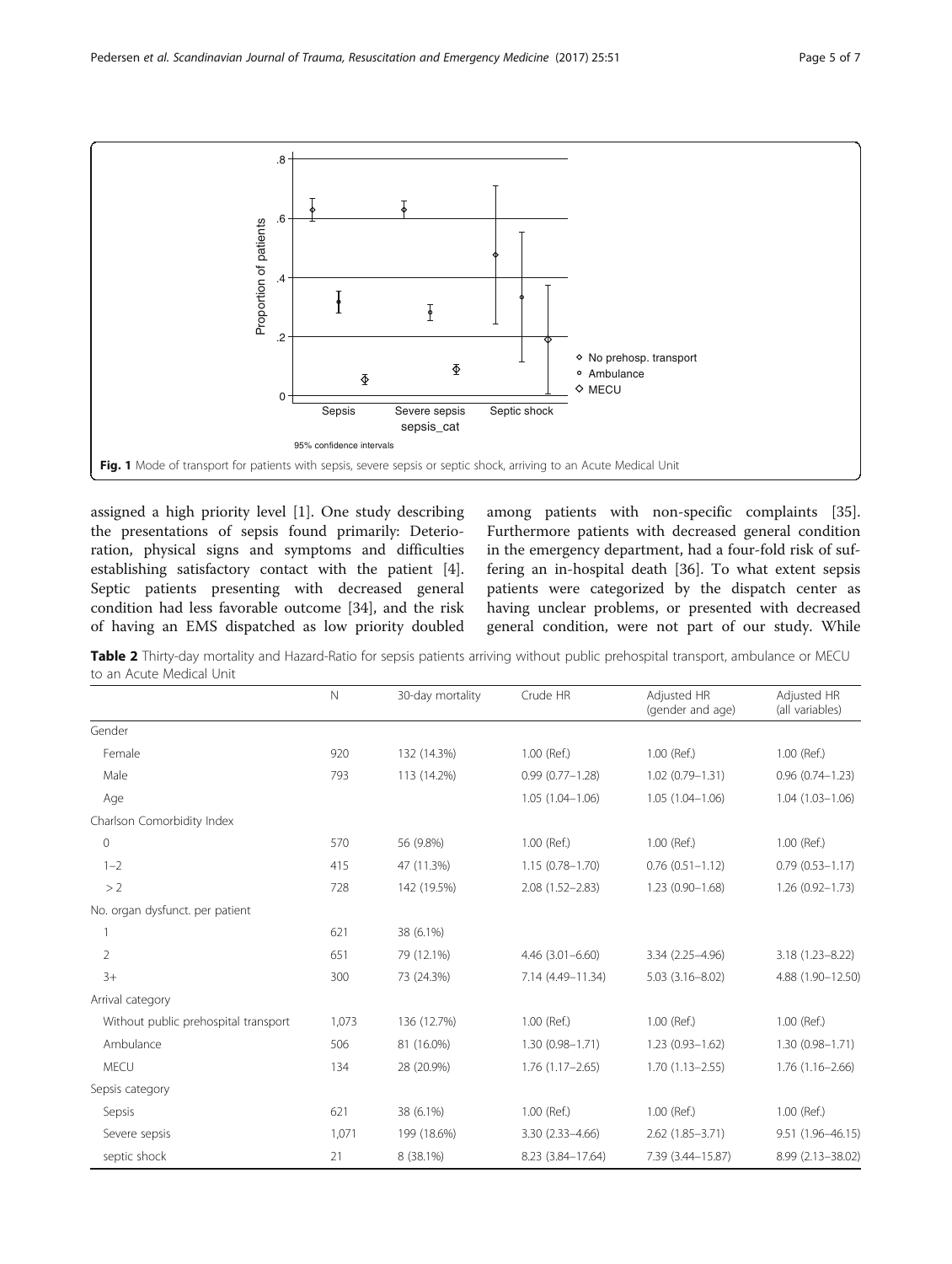<span id="page-5-0"></span>symptoms as fever, headache, breathing difficulties, unconsciousness and unclear problem are included in the Danish dispatch system, specific sepsis-related symptoms and descriptions are not [\[37](#page-6-0)]. As it is possible that improvement in the very early chain of care in sepsis, treatment could hopefully start even earlier [[38](#page-6-0)]. We hope that future studies including symptom presentation at dispatch, could improve the diagnostic process and facilitate better care of patients with sepsis of any severity. Basis for further research could be case studies on septic patients', assigned different modes of transport, to increase dispatch-system understanding.

As a secondary aim, we observed a 30-day mortality for patients with sepsis of any severity arriving without public prehospital transport at 12.7%, with ambulance 16% and with MECU 20.9%. Other studies have focused on 28-day mortality and in-hospital mortality for patients with sepsis. These studies reported mortality rates at 15-20% for patients transported by EMS [[22, 39](#page-6-0), [40](#page-6-0)] and 6-7% for patients arriving without EMS transport [[22, 40](#page-6-0)]. According to our study and previous studies of patients with sepsis of any severity, mortality changes by mode of arrival. This is most probably caused by the ability of the dispatcher to better discover more serious cases and thus dispatch a suitable resource (MECU and/ or ambulance) to these patients. However, we believe there is an even need for greater consistency in the handling of all patients with sepsis, as we found septic patients at any severity at arrival, regardless of transportation mode.

## Study strengths

Due to the uniformly organized Danish public healthcare system, we could identify all patients included in the study. Thus, we present a study with a full medical record including follow up. Manual chart review using a structured protocol was used to collect data regarding the presence of infections and type of transport. Registration of all MECU transports and sampling of paper files identified all ambulance transport. The hospital investigated in this study serves as the primary hospital (and the only hospital) in a well-defined catchment area.

## Limitations

The current work was a single-center study from an acute medical unit at Odense University Hospital. The results may not necessarily be generalized to other hospitals. Moreover, when we compared with studies performed in other countries, the generalizability may be difficult, because of structure differences, differences in which patients have access to the health care system and where the economic resources are focused. Another definition of sepsis would alter the results. Finally there

might have been some missed ambulance records, but the number is expected to be limited.

## Conclusions

A substantial proportion of patients with severe sepsis and septic shock arrived to the hospital without public pre-hospital transport, but the proportion of patients with ambulance or MECU transport increased by disease severity. The mortality and hazard-ratio changed by mode of pre-hospital transport, with the highest rate in the MECU-transported patients.

### Acknowledgements

Not applicable.

#### Funding

PBP was supported by the University of Southern Denmark and the Region of Southern Denmark, but they are not involved in any aspect of this study, and have no influence on the study results or publication, and no role in study design, data collection or analysis. ATL received an unrestricted grant from the private philanthropic fund TrygFonden given to the University of Southern Denmark.

## Availability of data and materials

The data that support the findings of this study are available on request from the corresponding author PBP. The data are not publicly available due to legal restrictions, and the standard terms for research projects and Danish Act on Processing of Personal Data define the rules of data sharing.

#### Authors' contributions

Idea and design: PBP ATL. Analyzed the data: DPH. Contributed materials: DPH SM ATL. Wrote the paper: PBP DPH SM ATL. All authors read and approved the final manuscript.

#### Competing interests

The authors declare that they have no competing interests.

#### Consent for publication

Not applicable.

### Ethics approval and consent to participate

In compliance with Danish law, the study was approved by the Danish Data Protection Agency (J No 2008-58-0035), and patient record access was approved by the Danish National Board of Health (J No 3-3013-35). No further ethical approval is needed for register-based studies in Denmark.

#### Publisher's Note

Springer Nature remains neutral with regard to jurisdictional claims in published maps and institutional affiliations.

#### Author details

<sup>1</sup>Department of Emergency Medicine, Institute of Clinical Research, University of Southern Denmark & Odense University Hospital, Odense C DK-5000, Denmark. <sup>2</sup>Department of Emergency Medicine & Department of Respiratory Medicine, Odense University Hospital, Odense C DK-5000, Denmark. <sup>3</sup>Department of Anesthesiology and Intensive Care Medicine, Odense University Hospital, Odense C DK-5000, Denmark. <sup>4</sup> Department of Emergency Medicine, Institute of Clinical Research, University of Southern Denmark & Odense University Hospital, Odense C DK-5000, Denmark.

## Received: 7 December 2016 Accepted: 4 May 2017 Published online: 12 May 2017

#### References

1. Møller TP, Ersbøll AK, Tolstrup JS, Østergaard D, Viereck S, Overton J, Folke F, Lippert F. Why and when citizens call for emergency help: an observational